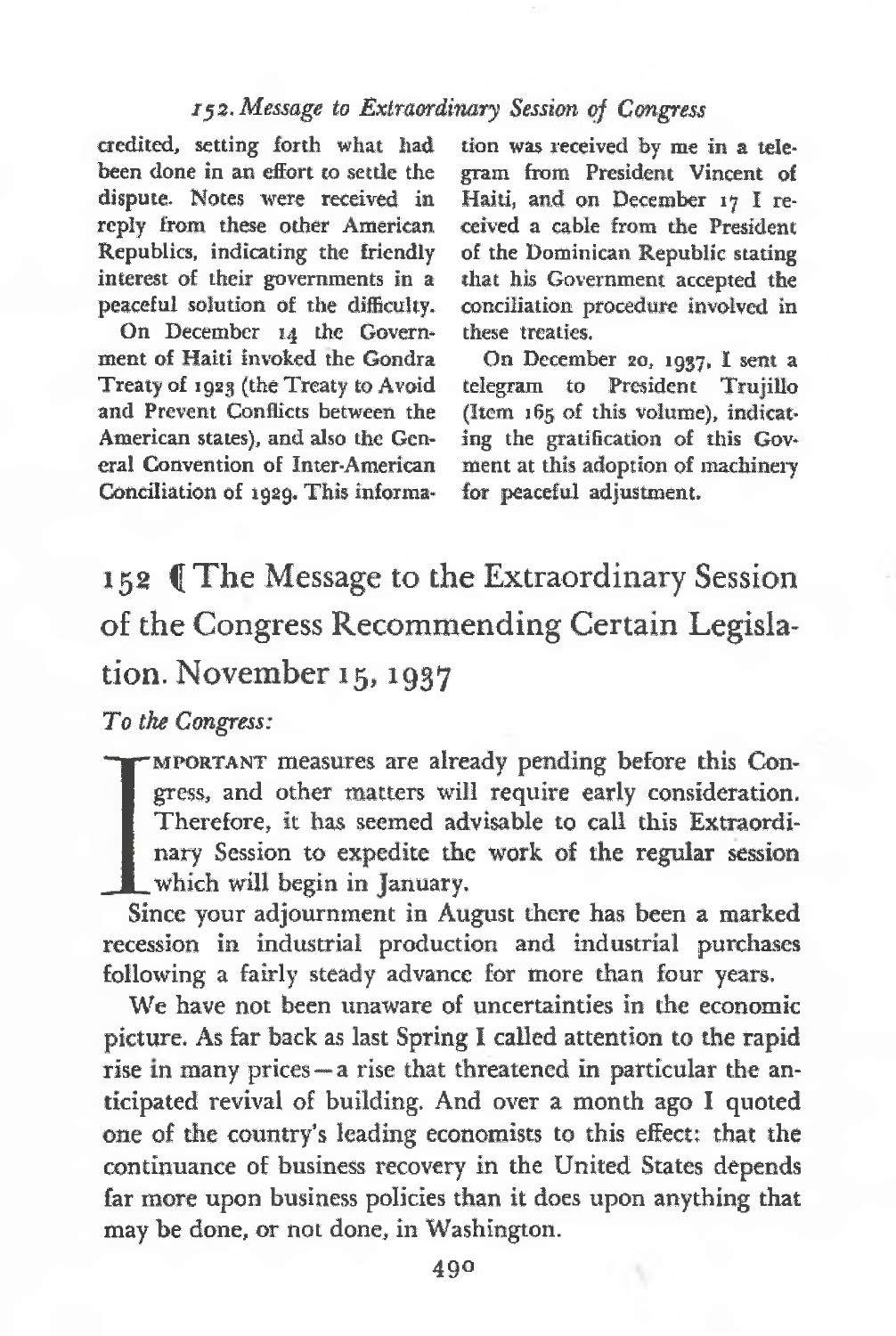# zys. *Message to Extraordinary Session of Congress*

The present decline has not reached serious proportions, But it has the effect of decreasing the national income, and that is a matter of definite concern.

During the adjournment of the Congress I have sought to avail myself of the wisdom and advice of managers of large industrial and financial enterprise, of owners of small businesses in many lines, and of representatives of agriculture and of labor.

Out of long experience I place great value on this method of getting suggestions from every possible source. Single answers or simple slogans will not cure the complicated economic problems which today face all nations.

To over-emphasize one symptom out of many—to overemphasize any one panacea that for the moment appeals to any one group—is to play with the lives of all the men and women of America.

The ultimate answer to the conditions of today is a cordial and confident cooperation not only between government and every kind of citizen—but also between every kind of citizen and his government. As never before in our history, the wellbeing of those who have much, as well as those who have less, depends upon a contented society of good-will where the good-will rests on the solid foundation that all have enough.

From these conferences and from other sources many suggestions have come to me and to other members of the Executive Branch of the Government. Some of these recommendations are consistent with each other; some are at complete variance.

But these discussions make it clear that we have enough wisdom in the country today not only to check the present recession but to lay the ground work for a more permanent recovery. If the people are as willing as government to use the economic knowledge gained in recent years, this recession need go no further.

With the exercise of ordinary prudence, there is no reason why we should suffer any prolonged recession, let alone any general economic paralysis. Despite some maladjustments, which can be corrected, underlying conditions are not unfavorable.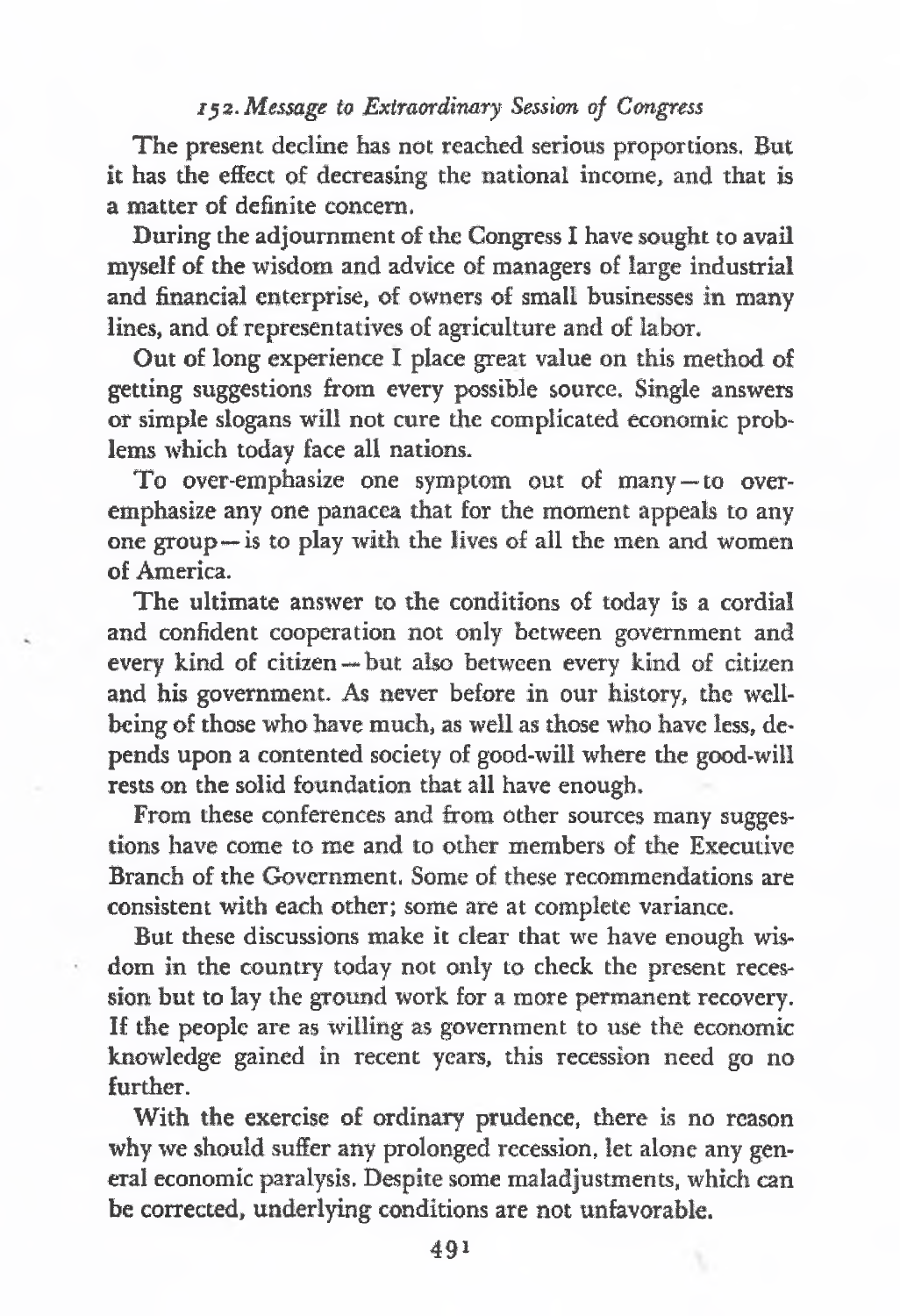# *152. Message to Extraordinary Session of Congress*

The fundamental situation is not to be compared with the far different conditions of 1929. The banking system is not overextended. Interest rates are lower. Inventories are not dangerously large. We are no longer over-extended in new construction or in capital equipment. Speculation requiring liquidation does not overhang our markets.

Obviously an immediate task is to try to increase the use of private capital to create employment. Private enterprise, with cooperation on the part of government, can advance to higher levels of industrial activity than those reached earlier this year. Such advance will assure balanced budgets. But obviously also, government cannot let nature take its course without regard to consequences. If private enterprise does not respond, government must take up the slack.

What we can do covers so wide a field and so many subjects that it is not feasible to include them all in this Message.

A little later I shall address you further in regard to proposals to encourage private capital to enter the field of new housing on a large scale—a field which during the past four years has failed almost completely to keep pace with the marked improvement in other industries.

On the subject of taxation, in accordance with my suggestion of last Spring, committees of the Congress, with the cooperation of the Treasury Department, are already engaged in studies aimed at the elimination of any injustices in our tax laws. Unjust provisions should be removed provided such removal does not create new injustices. Modifications adequate to encourage productive enterprise, especially for the smaller businesses, must not extend to the point of using the corporate form for the purpose of hiding behind it to reduce or eliminate taxes in a way not open to an individual or partnership. Nor should we extend tax privileges to speculative profits on capital where the intent of the original risk was speculation rather than the actual development of productive enterprise. Nor can we at this time accept a revision of our revenue laws which involves a reduction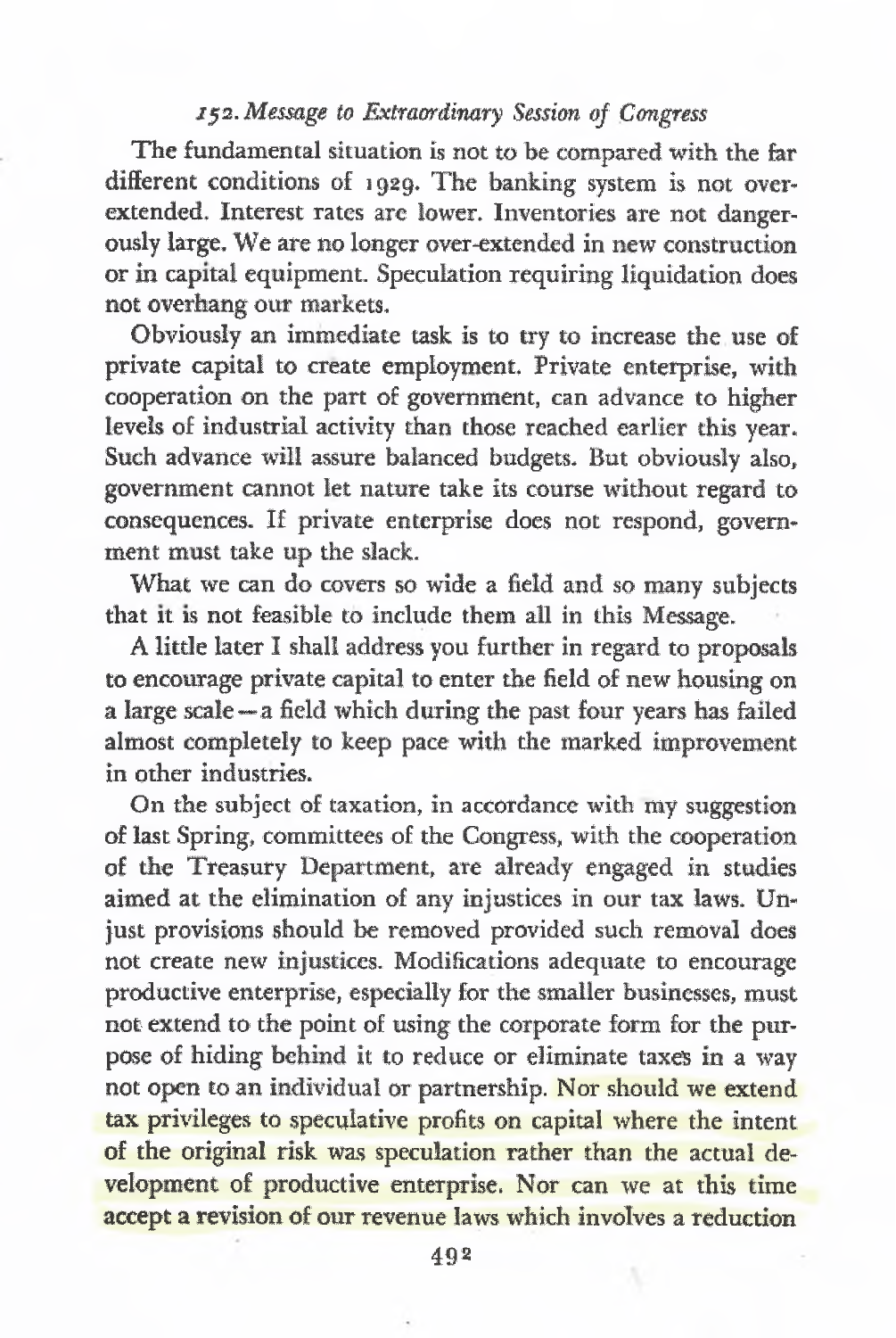# *j52.Message to Extraordinary Session of Congress*

in the aggregate revenues or an increase in the aggregate tax burdens o£ those least able to bear them.

We should give special consideration to lightening inequitable burdens on the enterprise of the small business men of the nation. Small businesses or even those of average size have difficulties of financing and distribution which are not shared by large corporations. Therefore, by special tax consideration they should receive more equal opportunity to compete with their more powerful competitors. In this way we may also find assistance in our search for a more effective method of checking the growing concentration of economic control and the resultant monopolistic practices which persist today in spite of anti-trust statutes. A further search for additional methods to meet this threat to free competitive enterprise is called for at this time.

The proposed Federal budget for the coming fiscal year also will shortly be ready for submission to the Congress—a budget which I expect can be brought within a definite balance.

Still other matters are receiving renewed examination — for instance the problems of the railroads and of other public utilities. Here because of thoroughly unsound financing extending over many past years, solutions will frankly be difficult.

But as we work with these problems of detail we must not forget the broad central truth that this Administration has pledged itself to the people of the United States to carry on with a wide social program pointed toward higher living standards and a more just distribution of the gains of civilization. Much of that program is already in effect, but its continued and complete success depends on a wider distribution of an immensely enlarged national income. Such enlargement presupposes full employment of both capital and labor, and reasonable profits and fair wages — a resumption of that vigorous moving equilibrium which began in 1933. Deflation and inflation are equal enemies of the balanced economy that will produce that progressive increase in national income.

In the attainment of the broad central purpose we recognize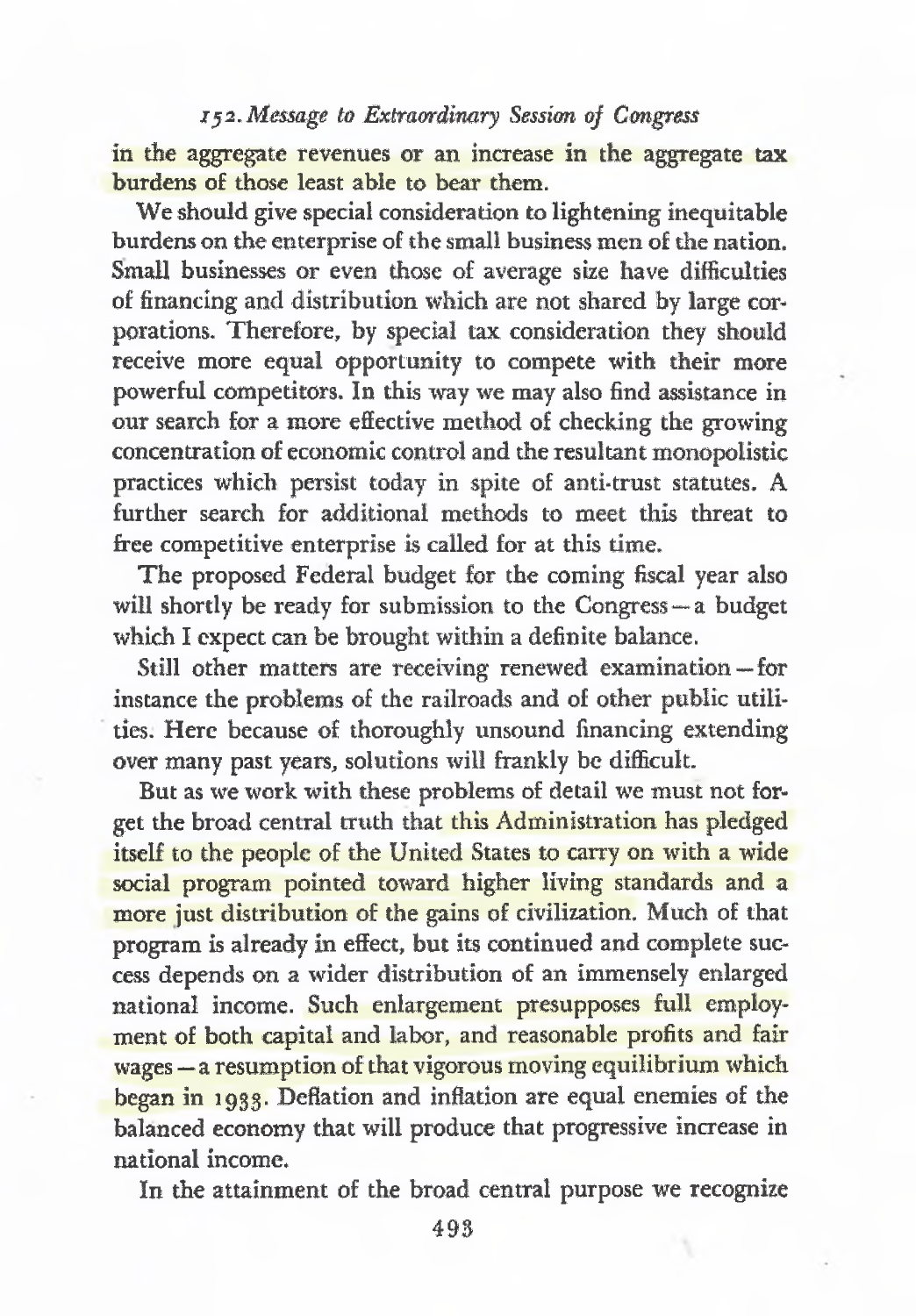### *152. Message to Extraordinary Session of Congress*

many related objectives. This message, however, deals with only • four of these objectives—four which are already being considered by the Congress. Two relate directly to the stabilization and maintenance of the purchasing power of the nation. The other two, essential tools for the whole task, look to the improvement of the machinery and functioning of both the Executive and the Legislative branches of the Federal Government.

#### **AGRICULTURE**

Intention to pass a new and permanent national farm act was declared by the Congress in Joint Resolution last summer. Great as the need was then, that need is still greater today. Some crops will begin to be planted within three months.

In recent weeks farmers have once more been facing acute surpluses and felling prices. Cotton farmers are harvesting the largest cotton crop in all our history—five million bales more than the markets of this country and of the world have been accustomed to take. Corn farmers and potato farmers are harvesting crops that threaten to crush them for producing this plenty. And the producers of other crops are wondering how soon they, too, will be the victims of surplus uncontrolled.

We must continue in our efforts toward abundance without waste. We need legislation which will not only prevent new farm surpluses from causing new collapse in farm prices, but which will also safeguard farmers and consumers against the hazards of crop failure. We need an "all weather" farm plan a plan that uses the reasonable surpluses of a year of good weather to carry over food supplies to make up for the shortages of a year of bad weather.

Out of the experience of the last five years we have learned that with the aid of the government farmers can successfully guard themselves against economic disaster.

In formulating a farm program there are certain things we must keep in mind.

We must keep in mind the fertility of our soil. We have be-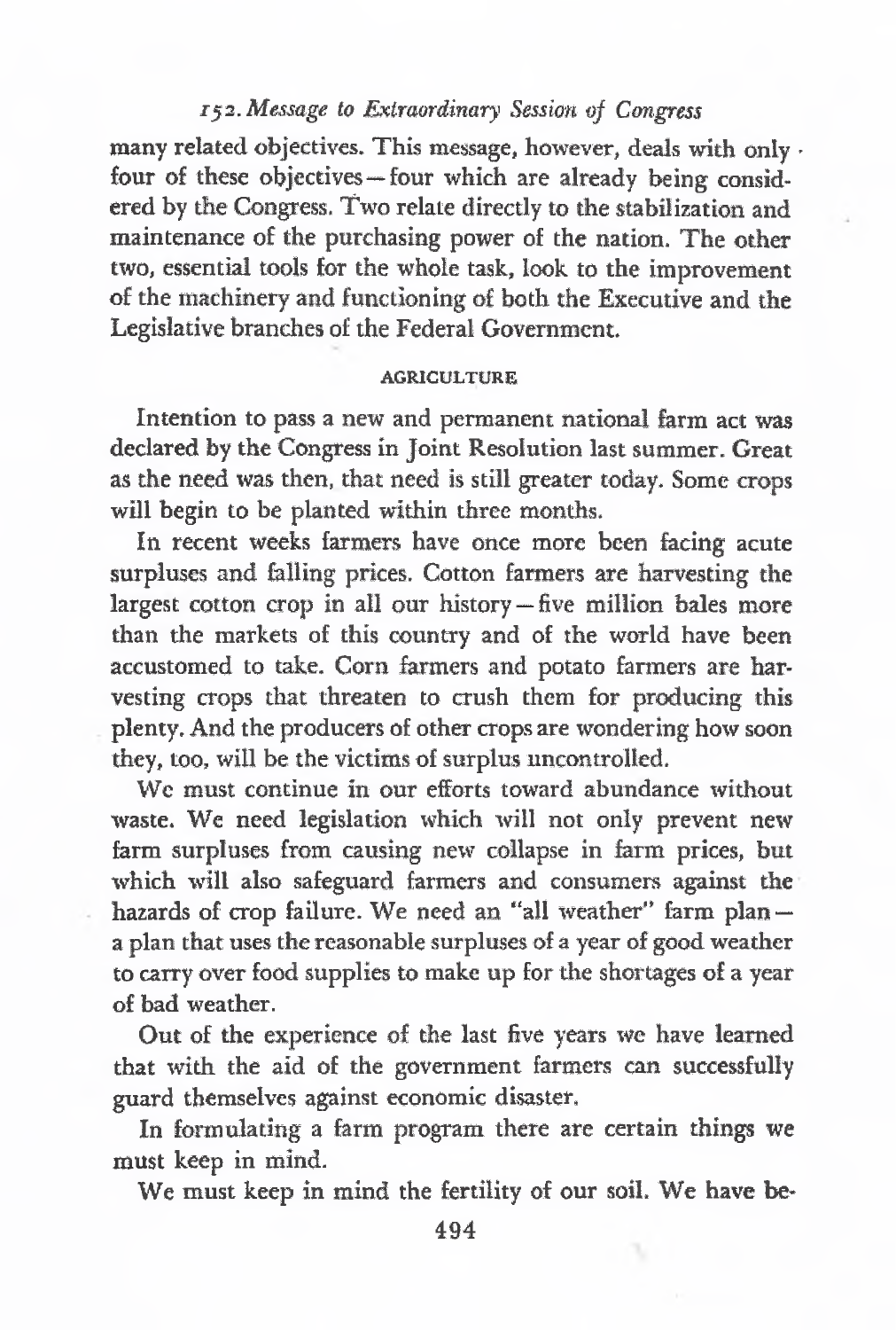### jjs. *Message to Extraordinary Session of Congress*

gun to assist farmers to stop the waste of soil and save the good soil that remains. Any sound, long-time program must have soil conservation as a principal goal.

We must keep in mind the economic welfare of farm families. As a long-time national policy, farmers must have a fair share in the national income to supply farmers' buying to keep city factories running,

We must keep in mind the consumers of the nation. The blighting droughts of 1934 and 1936 which spelled disaster for so many farmers in those years were brought forcibly home to our large cities in the high prices of many foodstuffs this year. Consumers should have the same protection against the underproduction of years of scarcity as the farmers should have against the overproduction of years of glut.

We must keep in mind the American democratic way. Farm programs cannot long succeed unless they have the active support of the farmers who take part in them, Our program should continue to be one planned and administered, so far as possible, by the farmers themselves. Here again, majority rule seems justified. If and when huge surpluses in any one crop threaten to engulf all the producers of that crop, our laws should provide ways by which a small minority may be kept from destroying the proceeds of the toil of the great majority.

We must keep in mind the United States Treasury. I have already expressed my view that if the new farm act provides for expenditure of funds beyond those planned in the regular budget, additional means should be provided to yield the additional revenue. May I reiterate that with all the emphasis I can give?

We must keep in mind the Constitution of the United States. Although vital portions of the Agricultural Adjustment Act were set aside nearly two years ago by die Supreme Court, Acts of Congress to improve labor relations and assure workers' security have since then been upheld. In these later decisions the powers of the Federal Government to regulate commerce between the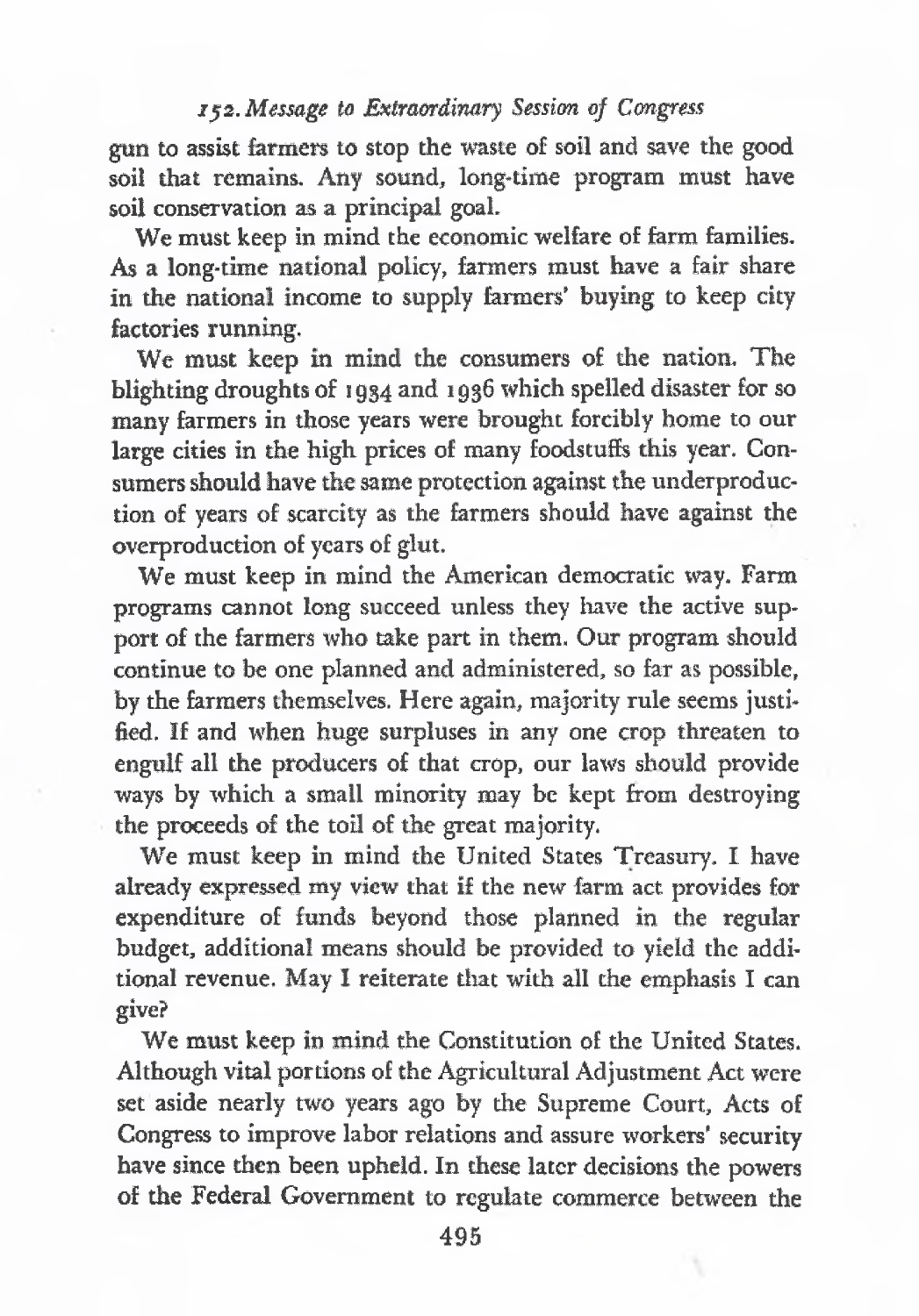### *152. Message to Extraordinary Session of Congress*

States and to tax and to spend for the general welfare have been dearly recognized.

I believe that the Courts themselves are coming to have increasing regard for the true nature of the Constitution as a broad charter of democratic government which can function under the conditions of today. I believe that the Congress can constitutionally write an adequate farm act that will be well within the broad meaning and purpose of the Constitution.

I hope and believe that the Supreme Court will not again deny to farmers the protection which it now accords to others.

#### **LABOR**

I believe that the country as a whole recognizes the need for immediate congressional action if we are to maintain wage income and the purchasing power of the nation against recessive factors in the general industrial situation. The exploitation of child labor and the undercutting of wages and the stretching of the hours of the poorest paid workers in periods of business recession have a serious effect on buying power. In the interest of the national economy such adjustments as must be made should not be made at the expense of those least able to bear them.

I further believe that the country as a whole realizes the necessary connection between encouraging business men to make capital expenditures for new plants and raising the total wage income of the total of our working population. New plants today mean labor-saving machinery. What does the country ultimately gain if we encourage business men to enlarge the capacity of American industry to produce, unless we see to it that the income of our working population actually expands sufficiently to create markets to absorb that increased production?

I further believe that the country as a whole recognizes the need of seeking a more uniformly adequate standard of living and purchasing power everywhere if every part is to live happily with every other part. We do not recognize the destiny of any state or any county to be permanently backward. Political and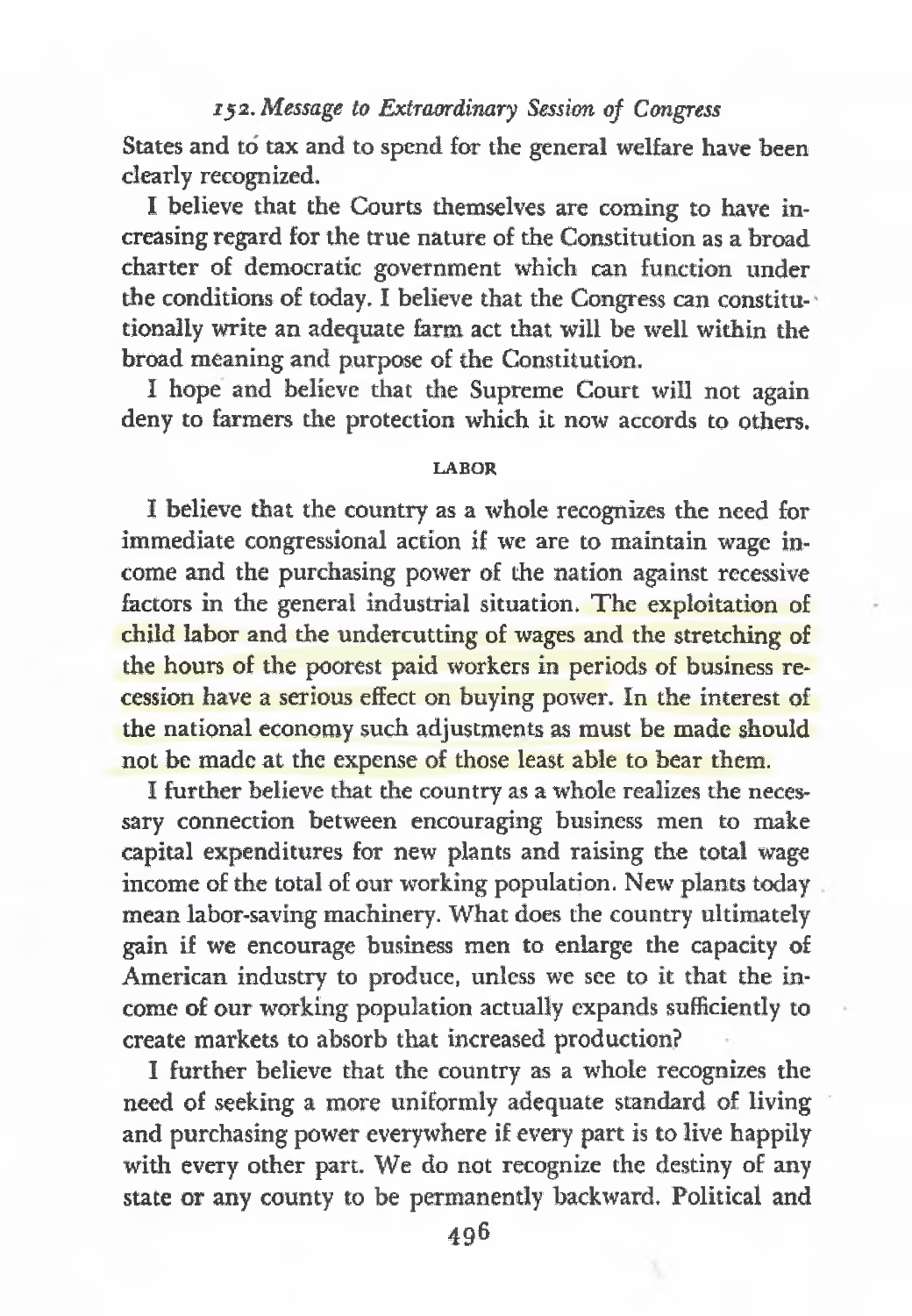### *ry2. Message to Extraordinary Session of Congress*

social harmony requires that every state and every county not only produce goods for the nation's markets but furnish markets for the nation's goods.

This does not mean that legislation must require immediate uniform minimum hour or wage standards; that is an ultimate goal.

We should provide flexible machinery which will enable industries throughout the country to adjust themselves progressively to better labor conditions. But we must not forget that no policy of flexibility will be practical unless a coordinating agency has the obligation of inspection and investigation to ensure the recognition and enforcement of what the law requires.

Although there are geographic and industrial diversities which practical statesmanship cannot well ignore, it is high time that we had legislation relating to goods moving in or competing with interstate commerce which will accomplish two immediate purposes:

First, banish child labor and protect workers unable to protect themselves from excessively low wages and excessively long hours.

Second, end the unsound practice of some communities—by no means confined to any one section of the country—which seek new industries by offering as the principal attraction labor more plentiful and much cheaper than may be found in competing communities. To them the Congress should reiterate the oft-repeated pledge of political parties that labor is not a mere commodity.

#### **REORGANIZATION**

LastJanuary I presented for the consideration of the Congress the improvement of administrative management in the Executive Branch of the Government. Five principal objectives were outlined:

(a) To create one or more additional departments and to give the Chief Executive authority to arrange all present and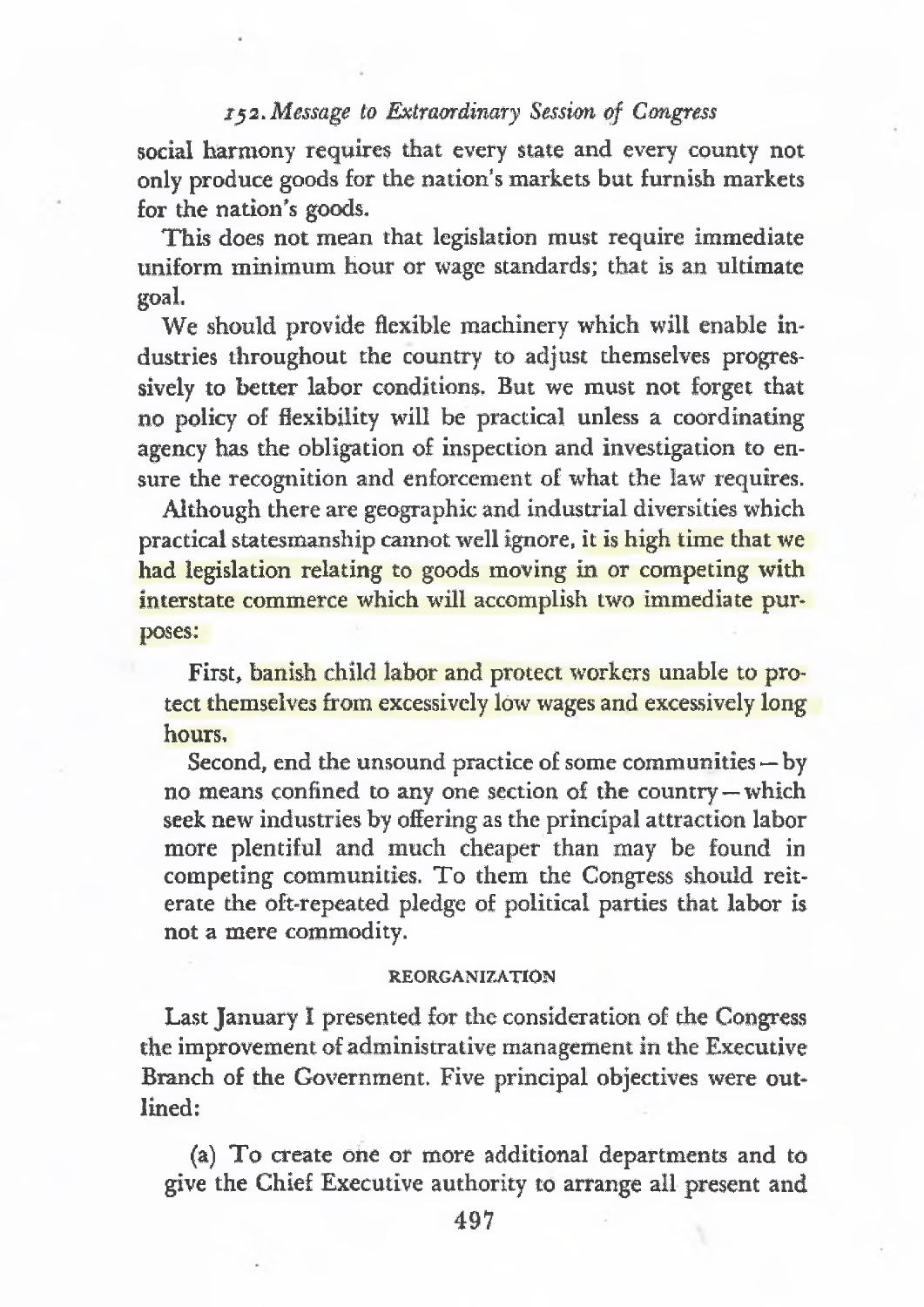*Message to Extraordinary' Session of Congress*

future strictly executive activities in or under regular executive departments.

(b) To establish a budget and efficiency agency, a personnel agency and a planning agency through which the Chief Executive may coordinate the executive functions.

(c) To permit the Chief Executive to make a slight increase in the White House Staff so that he may keep in close touch with, and maintain knowledge of, the widespread affairs of administration which require his final direction.

(d) To establish accountability of the Executive to the Congress by providing a genuine independent audit by an officer solely responsible to the Congress, who will, however, have no administrative part in the transactions he audits and certifies.

(e) To extend the merit system upward, outward and downward to cover practically all non-policy determining posts. I am giving consideration to proposed Executive Orders extending the merit principle of selection under the authority vested in me by the Constitution and Revised Statutes. Executive Orders, however, have not the permanence of law; they will not lessen the need for permanent legislation on this subject in connection with reorganization. I, therefore, seek a statutory modernized machinery for the permanent enforcement of merit principles in appointment, promotion, and personnel management throughout the government service.

The experience of states and municipalities definitely proves that reorganization of government along the lines of modern business administrative practice can increase efficiency, minimize error, duplication and waste, and raise the morale of the public service. But that experience does not prove, and no person conversant with the management of large private corporations or of governments honestly suggests, that reorganization of government machinery in the interest of efficiency is a method of making major savings in the cost of government.

Large savings in the cost of government can be made only by cutting down or eliminating government functions. And to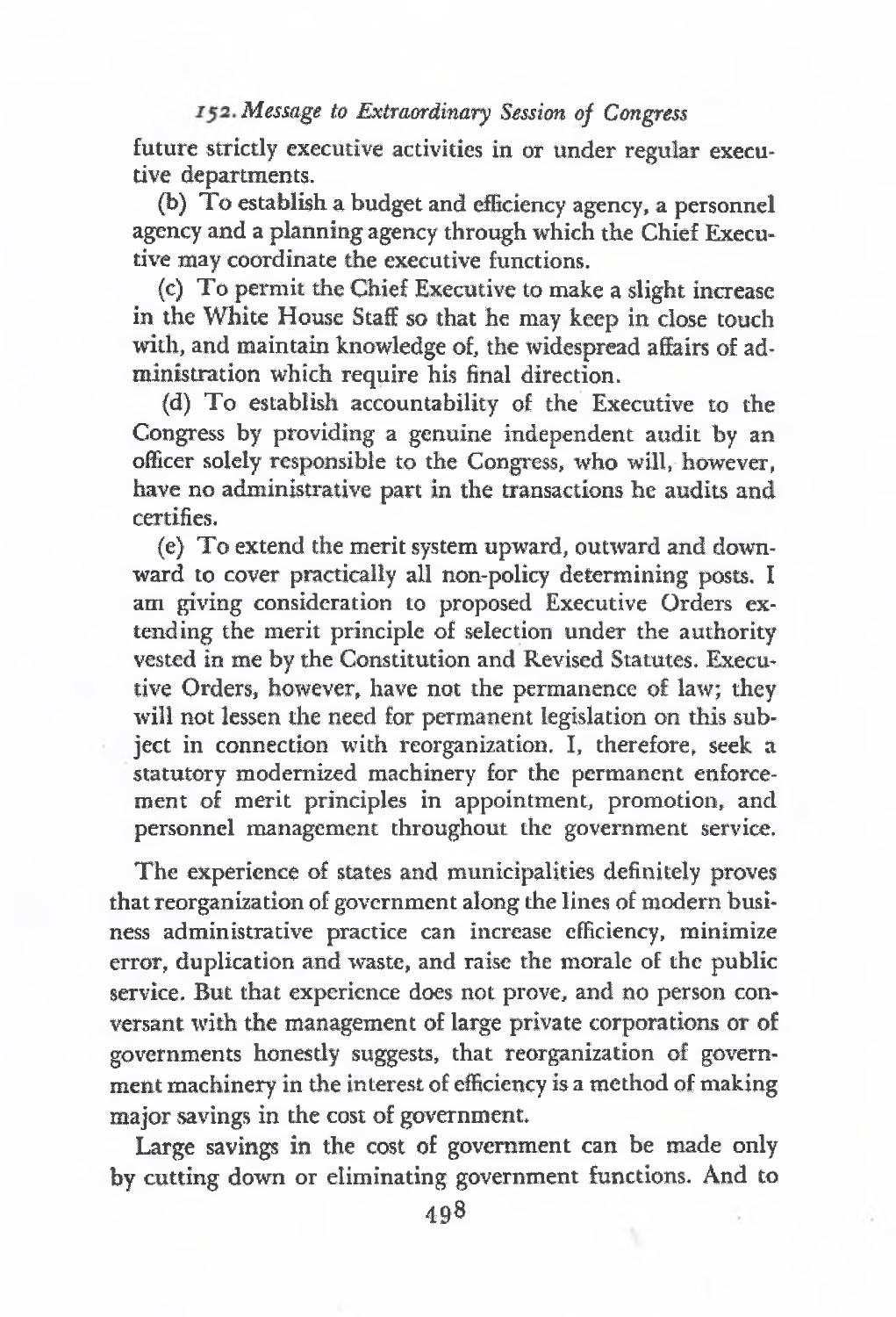## *ija. Message to Extraordinary Session of Congress*

those who advocate such a course it is fair to put the question  $$ which functions of government do you advocate cutting off?

#### **PLANNING**

Of equal importance with intelligent reorganization of the executive departments is intelligent reorganization of our methods of spending national funds for the conservation and development of those natural resources which are the foundation of a virile national life. As I said in a special message to the Congress last Spring, we have reached a stage in the depletion of our natural resources where we should allot a definite portion of each year's budget to this work of husbandry.

Our present machinery for carrying out such purposes, however, is geared to methods of which the rivers-and-harbors legislation of many years ago is an example. We spend sporadically on a project here and a project there, determined upon without relation to the needs of other localities, without relation to possibly more important needs of the same locality, and without relation to the national employment situation or the Federal Budget.

To avoid waste and to give the nation its money'<sup>s</sup> worth from the national funds we expend, we must, like any business corporation, have a definite building and operating plan worked out ahead of time—a planned order in which to make expenditures, a planned timing for expenditures so that we may keep our working force employed, and a planned coordinated use of the projects after completion. And because relative values of local projects should be appraised before they come to Washington, first by those with local knowledge, and then by regional conferences, we must have some kind of local and regional planning machinery and coordination to get full value out of the final appropriations authorized in Washington — money value and human value.

Last year I recommended such machinery. For this purpose of conservation and development of our natural resources, I